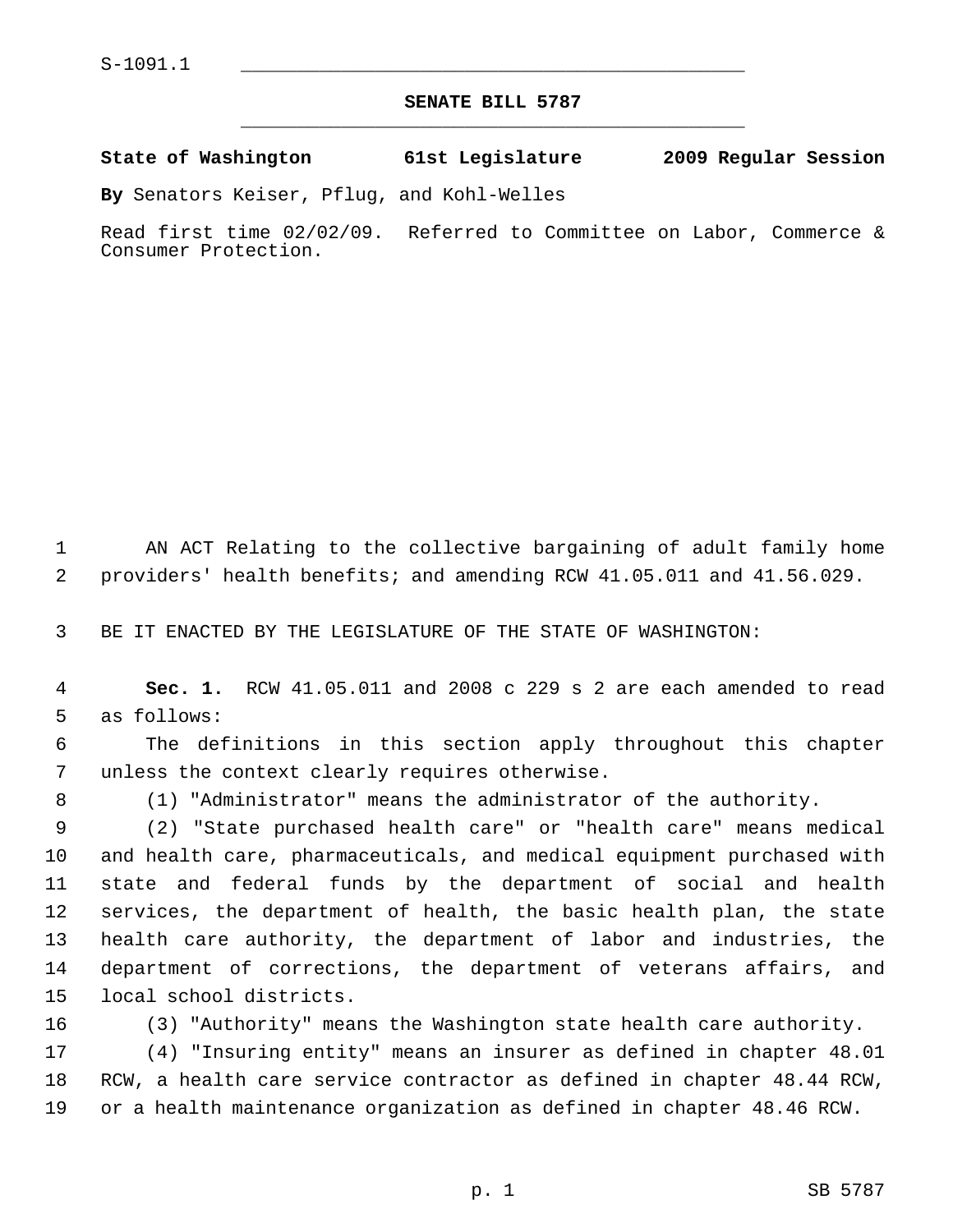1 (5) "Flexible benefit plan" means a benefit plan that allows 2 employees to choose the level of health care coverage provided and the 3 amount of employee contributions from among a range of choices offered 4 by the authority.

 5 (6) "Employee" includes all full-time and career seasonal employees 6 of the state, whether or not covered by civil service; elected and 7 appointed officials of the executive branch of government, including 8 full-time members of boards, commissions, or committees; and includes 9 any or all part-time and temporary employees under the terms and 10 conditions established under this chapter by the authority; justices of 11 the supreme court and judges of the court of appeals and the superior 12 courts; and members of the state legislature or of the legislative 13 authority of any county, city, or town who are elected to office after 14 February 20, 1970. "Employee" also includes: (a) Employees of a 15 county, municipality, or other political subdivision of the state if 16 the legislative authority of the county, municipality, or other 17 political subdivision of the state seeks and receives the approval of 18 the authority to provide any of its insurance programs by contract with 19 the authority, as provided in RCW  $41.04.205$  and  $41.05.021(1)(q)$ ; (b) 20 employees of employee organizations representing state civil service 21 employees, at the option of each such employee organization, and, 22 effective October 1, 1995, employees of employee organizations 23 currently pooled with employees of school districts for the purpose of 24 purchasing insurance benefits, at the option of each such employee 25 organization; (c) employees of a school district if the authority 26 agrees to provide any of the school districts' insurance programs by 27 contract with the authority as provided in RCW 28A.400.350;  $((and))$  (d) 28 employees of a tribal government, if the governing body of the tribal 29 government seeks and receives the approval of the authority to provide 30 any of its insurance programs by contract with the authority, as 31 provided in RCW 41.05.021(1) (f) and (g); and (e) adult family home 32 providers, but only for the purpose of collective bargaining under RCW 33 41.56.029.

34 (7) "Board" means the public employees' benefits board established 35 under RCW 41.05.055.

36 (8) "Retired or disabled school employee" means:

37 (a) Persons who separated from employment with a school district or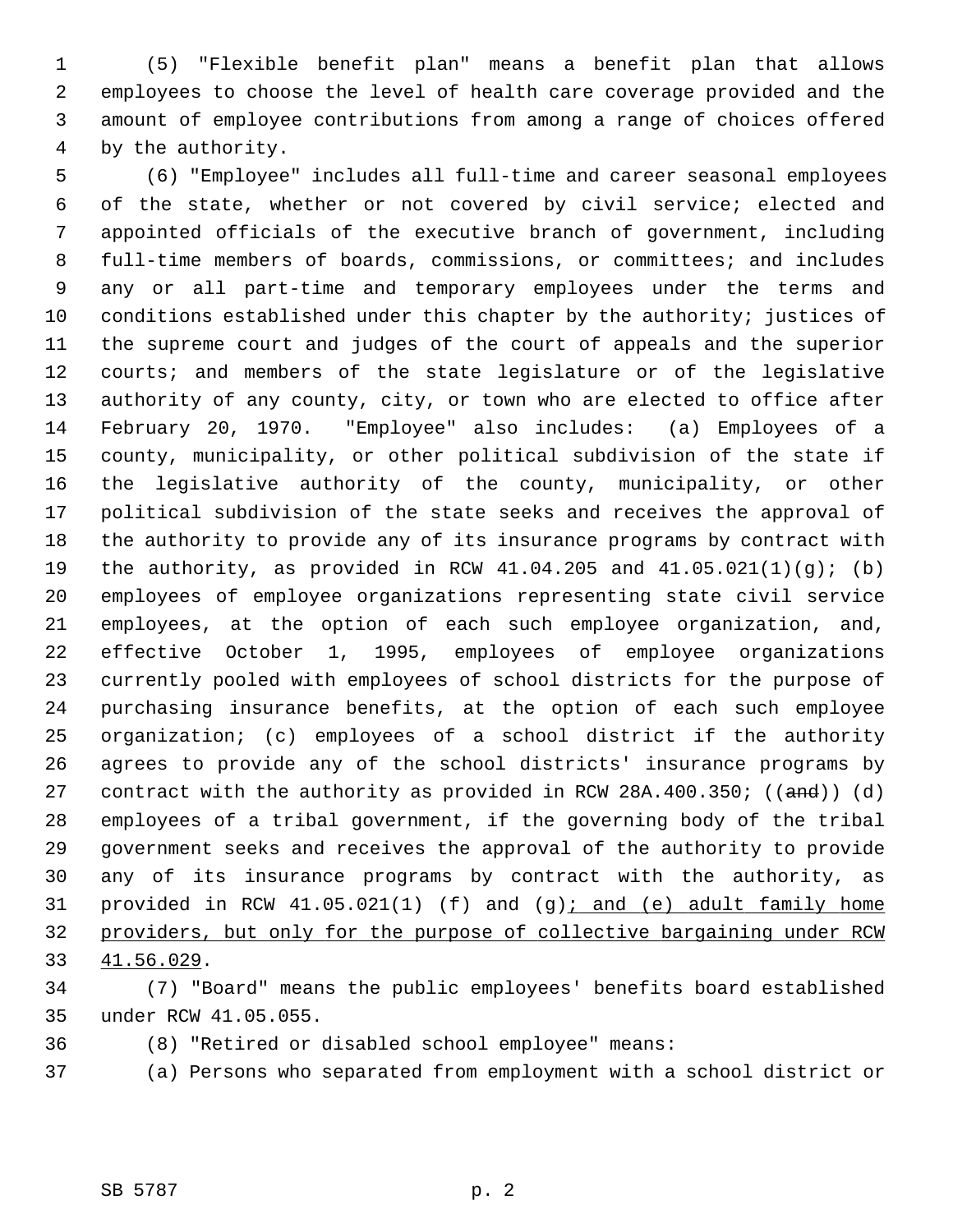1 educational service district and are receiving a retirement allowance 2 under chapter 41.32 or 41.40 RCW as of September 30, 1993;

 3 (b) Persons who separate from employment with a school district or 4 educational service district on or after October 1, 1993, and 5 immediately upon separation receive a retirement allowance under 6 chapter 41.32, 41.35, or 41.40 RCW;

 7 (c) Persons who separate from employment with a school district or 8 educational service district due to a total and permanent disability, 9 and are eligible to receive a deferred retirement allowance under 10 chapter 41.32, 41.35, or 41.40 RCW.

11 (9) "Premium payment plan" means a benefit plan whereby state and 12 public employees may pay their share of group health plan premiums with 13 pretax dollars as provided in the salary reduction plan under this 14 chapter pursuant to 26 U.S.C. Sec. 125 or other sections of the 15 internal revenue code.

16 (10) "Salary" means a state employee's monthly salary or wages.

17 (11) "Participant" means an individual who fulfills the eligibility 18 and enrollment requirements under the salary reduction plan.

19 (12) "Plan year" means the time period established by the 20 authority.

21 (13) "Separated employees" means persons who separate from 22 employment with an employer as defined in:

23 (a) RCW 41.32.010(11) on or after July 1, 1996; or

24 (b) RCW 41.35.010 on or after September 1, 2000; or

25 (c) RCW 41.40.010 on or after March 1, 2002;

26 and who are at least age fifty-five and have at least ten years of 27 service under the teachers' retirement system plan 3 as defined in RCW 28 41.32.010(40), the Washington school employees' retirement system plan 29 3 as defined in RCW 41.35.010, or the public employees' retirement 30 system plan 3 as defined in RCW 41.40.010.

31 (14) "Emergency service personnel killed in the line of duty" means 32 law enforcement officers and firefighters as defined in RCW 41.26.030, 33 members of the Washington state patrol retirement fund as defined in 34 RCW 43.43.120, and reserve officers and firefighters as defined in RCW 35 41.24.010 who die as a result of injuries sustained in the course of 36 employment as determined consistent with Title 51 RCW by the department 37 of labor and industries.

38 (15) "Employer" means the state of Washington.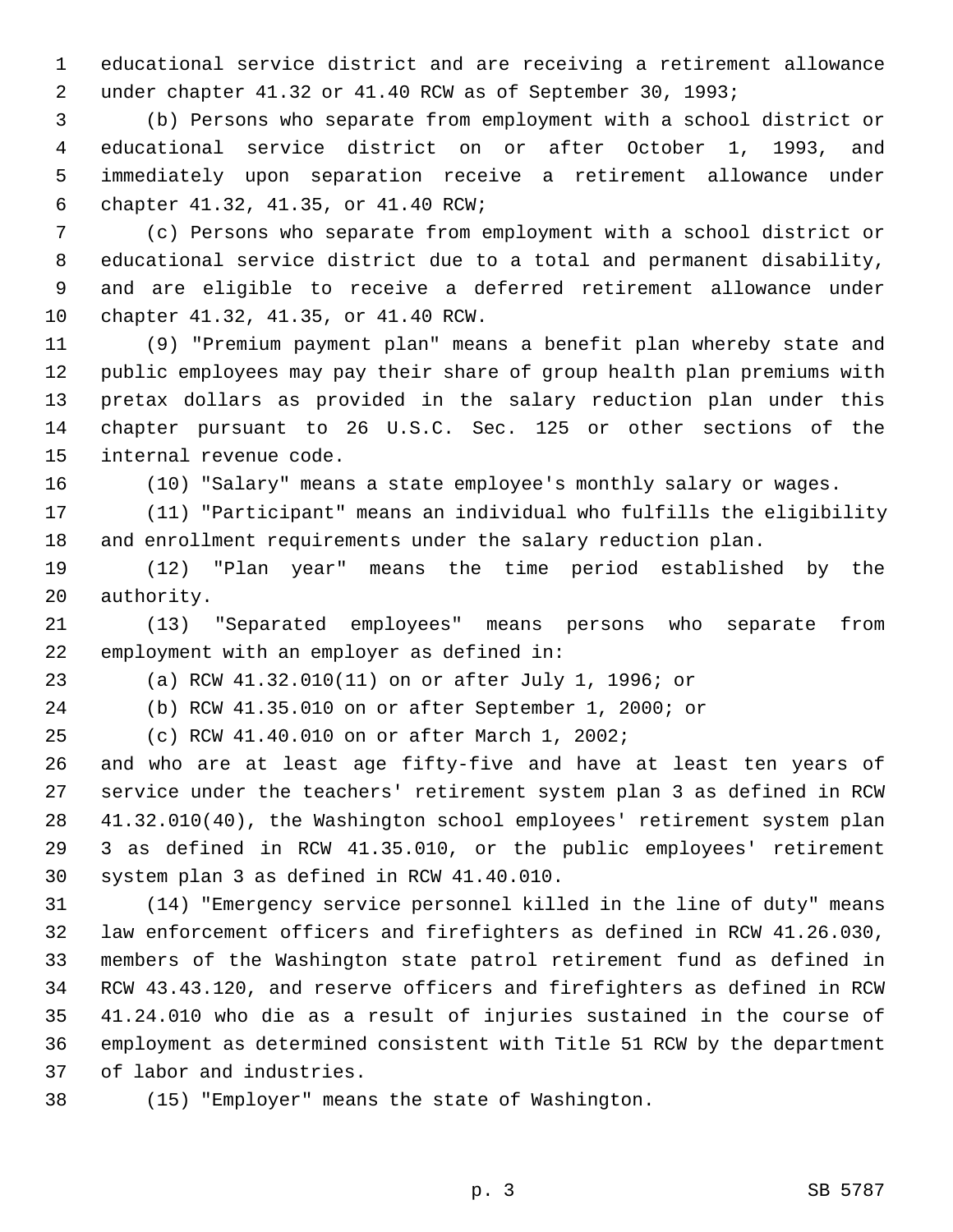1 (16) "Employing agency" means a division, department, or separate 2 agency of state government; a county, municipality, school district, 3 educational service district, or other political subdivision; and a 4 tribal government covered by this chapter.

 5 (17) "Tribal government" means an Indian tribal government as 6 defined in section 3(32) of the employee retirement income security act 7 of 1974, as amended, or an agency or instrumentality of the tribal 8 government, that has government offices principally located in this 9 state.

10 (18) "Dependent care assistance program" means a benefit plan 11 whereby state and public employees may pay for certain employment 12 related dependent care with pretax dollars as provided in the salary 13 reduction plan under this chapter pursuant to 26 U.S.C. Sec. 129 or 14 other sections of the internal revenue code.

15 (19) "Salary reduction plan" means a benefit plan whereby state and 16 public employees may agree to a reduction of salary on a pretax basis 17 to participate in the dependent care assistance program, medical 18 flexible spending arrangement, or premium payment plan offered pursuant 19 to 26 U.S.C. Sec. 125 or other sections of the internal revenue code.

20 (20) "Medical flexible spending arrangement" means a benefit plan 21 whereby state and public employees may reduce their salary before taxes 22 to pay for medical expenses not reimbursed by insurance as provided in 23 the salary reduction plan under this chapter pursuant to 26 U.S.C. Sec. 24 125 or other sections of the internal revenue code.

25 **Sec. 2.** RCW 41.56.029 and 2007 c 184 s 1 are each amended to read 26 as follows:

27 (1) In addition to the entities listed in RCW 41.56.020, this 28 chapter applies to the governor with respect to adult family home 29 providers. Solely for the purposes of collective bargaining and as 30 expressly limited under subsections (2) and (3) of this section, the 31 governor is the public employer of adult family home providers who, 32 solely for the purposes of collective bargaining, are public employees. 33 The public employer shall be represented for bargaining purposes by the 34 governor or the governor's designee.

35 (2) There shall be collective bargaining, as defined in RCW 36 41.56.030, between the governor and adult family home providers, except 37 as follows: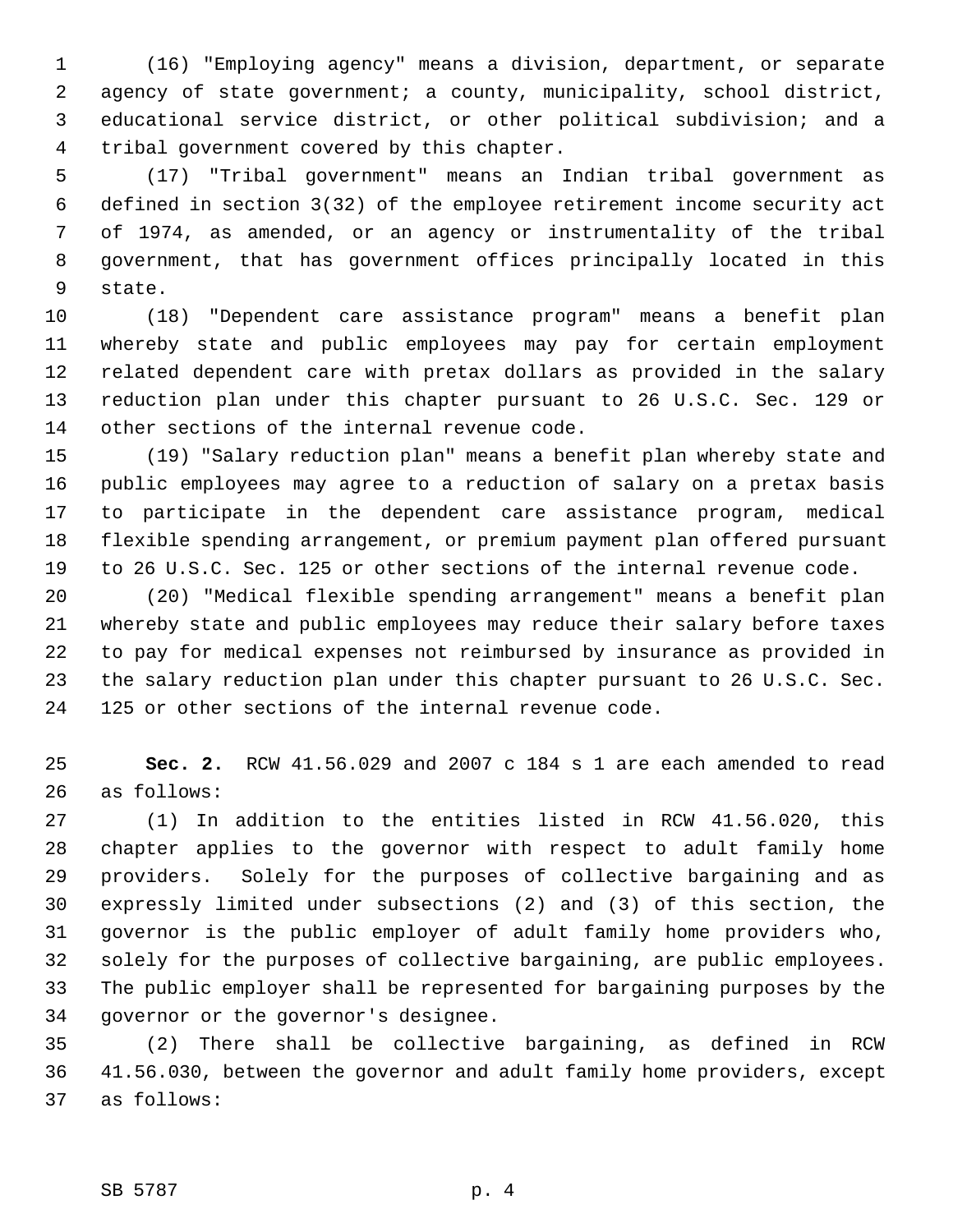1 (a) A statewide unit of all adult family home providers is the only 2 unit appropriate for purposes of collective bargaining under RCW 3 41.56.060.

 4 (b) The exclusive bargaining representative of adult family home 5 providers in the unit specified in (a) of this subsection shall be the 6 representative chosen in an election conducted pursuant to RCW 7 41.56.070.

 8 Bargaining authorization cards furnished as the showing of interest 9 in support of any representation petition or motion for intervention 10 filed under this section shall be exempt from disclosure under chapter 11 42.56 RCW.

12 (c) Notwithstanding the definition of "collective bargaining" in 13 RCW 41.56.030(4), the scope of collective bargaining for adult family 14 home providers under this section shall be limited solely to: (i) 15 Economic compensation, such as manner and rate of subsidy and 16 reimbursement, including tiered reimbursements; (ii) health and welfare 17 benefits, including eligibility and participation in the public 18 employees' benefits board under chapter 41.05 RCW; (iii) professional 19 development and training; (iv) labor-management committees; (v) 20 grievance procedures; and (vi) other economic matters. Retirement 21 benefits shall not be subject to collective bargaining. By such 22 obligation neither party shall be compelled to agree to a proposal or 23 be required to make a concession unless otherwise provided in this 24 chapter.

25 (d) In addition to the entities listed in the mediation and 26 interest arbitration provisions of RCW 41.56.430 through 41.56.470 and 27 41.56.480, the provisions apply to the governor or the governor's 28 designee and the exclusive bargaining representative of adult family 29 home providers, except that:

30 (i) In addition to the factors to be taken into consideration by an 31 interest arbitration panel under RCW 41.56.465, the panel shall 32 consider the financial ability of the state to pay for the compensation 33 and benefit provisions of a collective bargaining agreement.

34 (ii) The decision of the arbitration panel is not binding on the 35 legislature and, if the legislature does not approve the request for 36 funds necessary to implement the compensation and benefit provisions of 37 the arbitrated collective bargaining agreement, the decision is not 38 binding on the state.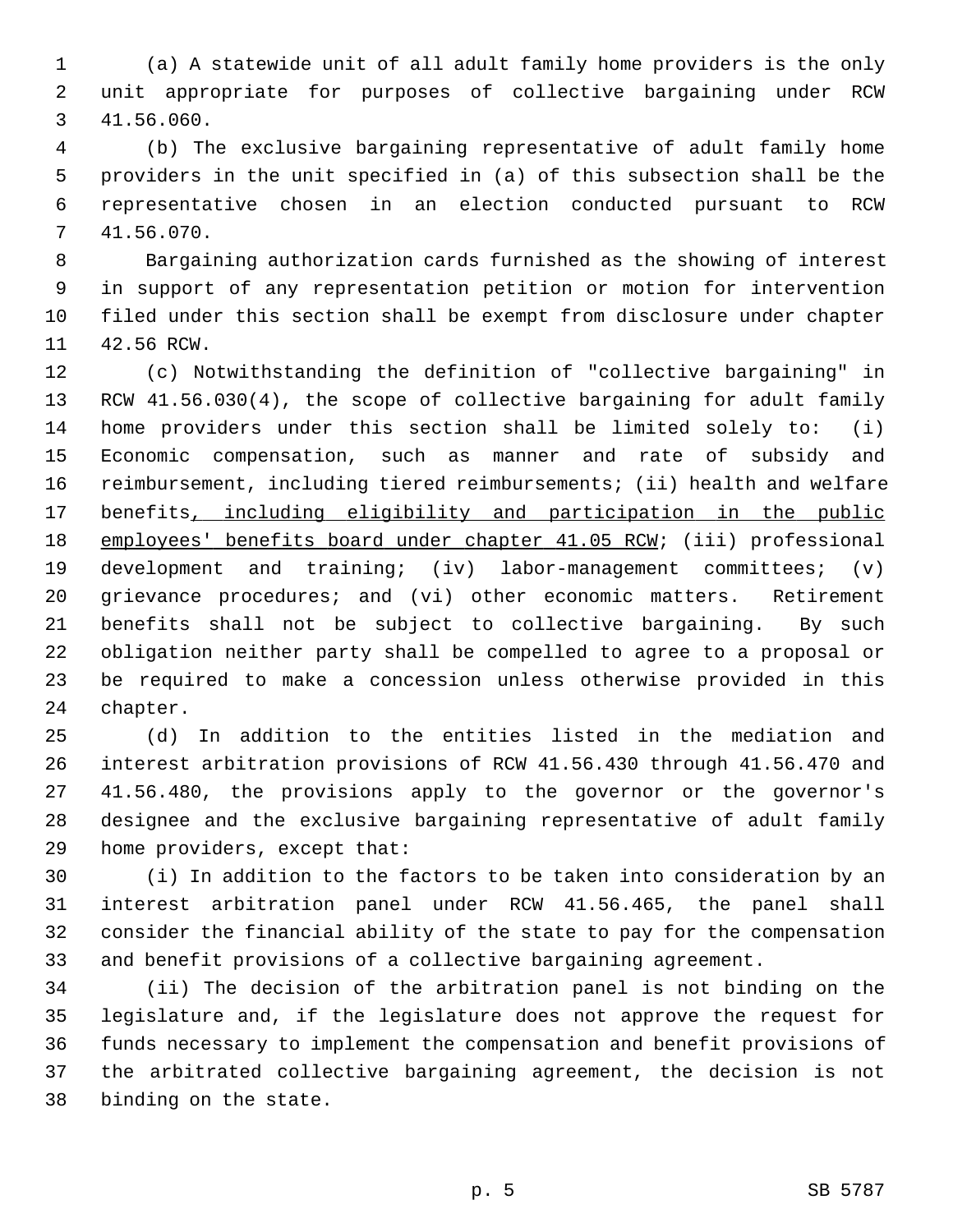1 (e) Adult family home providers do not have the right to strike.

 2 (3) Adult family home providers who are public employees solely for 3 the purposes of collective bargaining under subsection (1) of this 4 section are not, for that reason, employees of the state for any other 5 purpose. This section applies only to the governance of the collective 6 bargaining relationship between the employer and adult family home 7 providers as provided in subsections (1) and (2) of this section.

8 (4) This section does not create or modify:

 9 (a) The department's authority to establish a plan of care for each 10 consumer or its core responsibility to manage long-term care services 11 under chapter 70.128 RCW, including determination of the level of care 12 that each consumer is eligible to receive. However, at the request of 13 the exclusive bargaining representative, the governor or the governor's 14 designee appointed under chapter 41.80 RCW shall engage in collective 15 bargaining, as defined in RCW 41.56.030(4), with the exclusive 16 bargaining representative over how the department's core responsibility 17 affects hours of work for adult family home providers. This subsection 18 shall not be interpreted to require collective bargaining over an 19 individual consumer's plan of care;

20 (b) The department's obligation to comply with the federal medicaid 21 statute and regulations and the terms of any community-based waiver 22 granted by the federal department of health and human services and to 23 ensure federal financial participation in the provision of the 24 services;

25 (c) The legislature's right to make programmatic modifications to 26 the delivery of state services under chapter 70.128 RCW, including 27 standards of eligibility of consumers and adult family home providers 28 participating in the programs under chapter 70.128 RCW, and the nature 29 of services provided. The governor shall not enter into, extend, or 30 renew any agreement under this chapter that does not expressly reserve 31 the legislative rights described in this subsection  $(4)(c)i$ 

32 (d) The residents', parents', or legal guardians' right to choose 33 and terminate the services of any licensed adult family home provider; 34 and

35 (e) RCW 43.43.832, 43.20A.205, or 74.15.130.

36 (5) Upon meeting the requirements of subsection (6) of this 37 section, the governor must submit, as a part of the proposed biennial 38 or supplemental operating budget submitted to the legislature under RCW